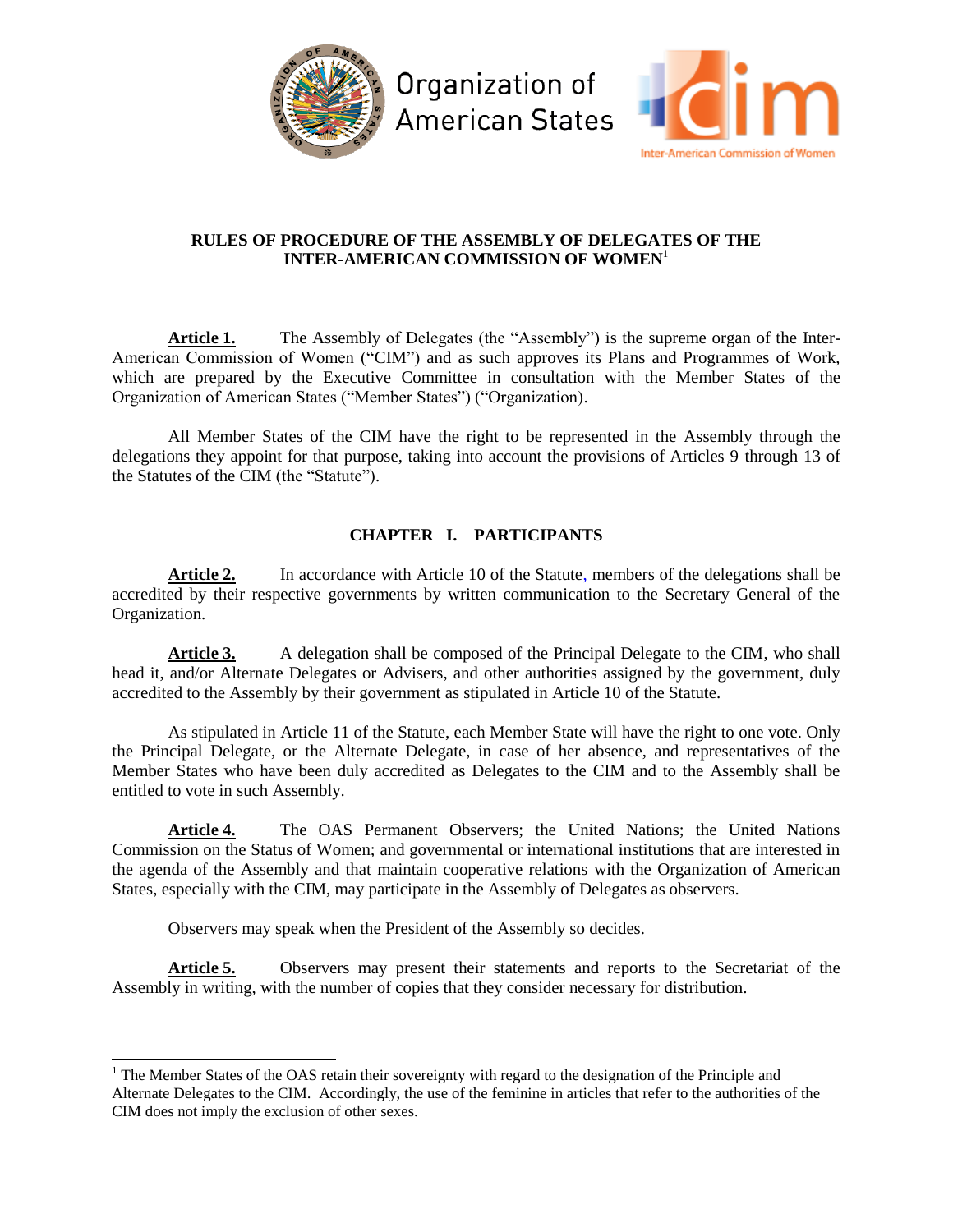**Article 6.** The Secretary General of the Organization, upon request of the Executive Committee, when proposed by the President and with the consent of the host country, may grant facilities and courtesies to governments of non-Member States, private or public entities, and other persons to attend meetings of the Assembly as guests, provided they have shown interest in attending, so that they may follow the proceedings.

Such interest should be conveyed in writing to the General Secretariat of the Organization at least thirty days prior to the opening of the meeting of the Assembly.

Article 7 The order of precedence of the delegations shall be established by lottery at an informal meeting of the Delegates, which shall be held prior to the opening of the meeting of the Assembly. This order of precedence shall be in effect until the end of the meeting of the Assembly.

Article 8 The Secretary General of the Organization, or his/her representative, participates with voice but without vote in the plenary sessions and in the committees and subcommittees.

### **CHAPTER II. OFFICERS**

Article 9. At Regular and Special Assemblies held at the CIM headquarters, the President of the CIM shall preside.

Away from headquarters, and until the President of the Assembly is elected, the President of the CIM or, if she is unable to do so, one of the Vice-Presidents of the CIM, shall preside provisionally over the Assembly.

Article 10. The President, Vice-President and Rapporteur of the Assembly shall be elected at the first plenary session, and shall hold office until the close of the Assembly. Only Principal Delegates of the CIM may be elected to these posts.

These elections shall be by the vote of an absolute majority of the Member States accredited to the Assembly.

**Article 11.** The President of the Assembly shall have the following duties, in addition to those assigned to her by other provisions of these Rules of Procedure:

- a. To convene the plenary sessions;
- b. To establish the order of business for the sessions;
- c. To open and close the plenary sessions and to direct the discussions;
- d. To recognize speakers in the order in which they request the floor;
- e. To put points under discussion to the vote, and announce the decisions taken;
- f. To rule on points of order, without prejudice to the submission of such a ruling to the consideration of the Assembly, at the request of a delegation;
- g. To install the working committees, and
- h. In general, to observe and enforce these Rules of Procedure.

The President shall call any participant to order when her remarks depart from the matter under discussion. During the discussion of a subject, she shall also propose a limitation on the length of a speaker's remarks, a limitation on the number of times each participant may take the floor, closing the list of speakers, or closing the discussion. She may propose suspension or adjournment of the session, or postponement of discussion on a matter under consideration.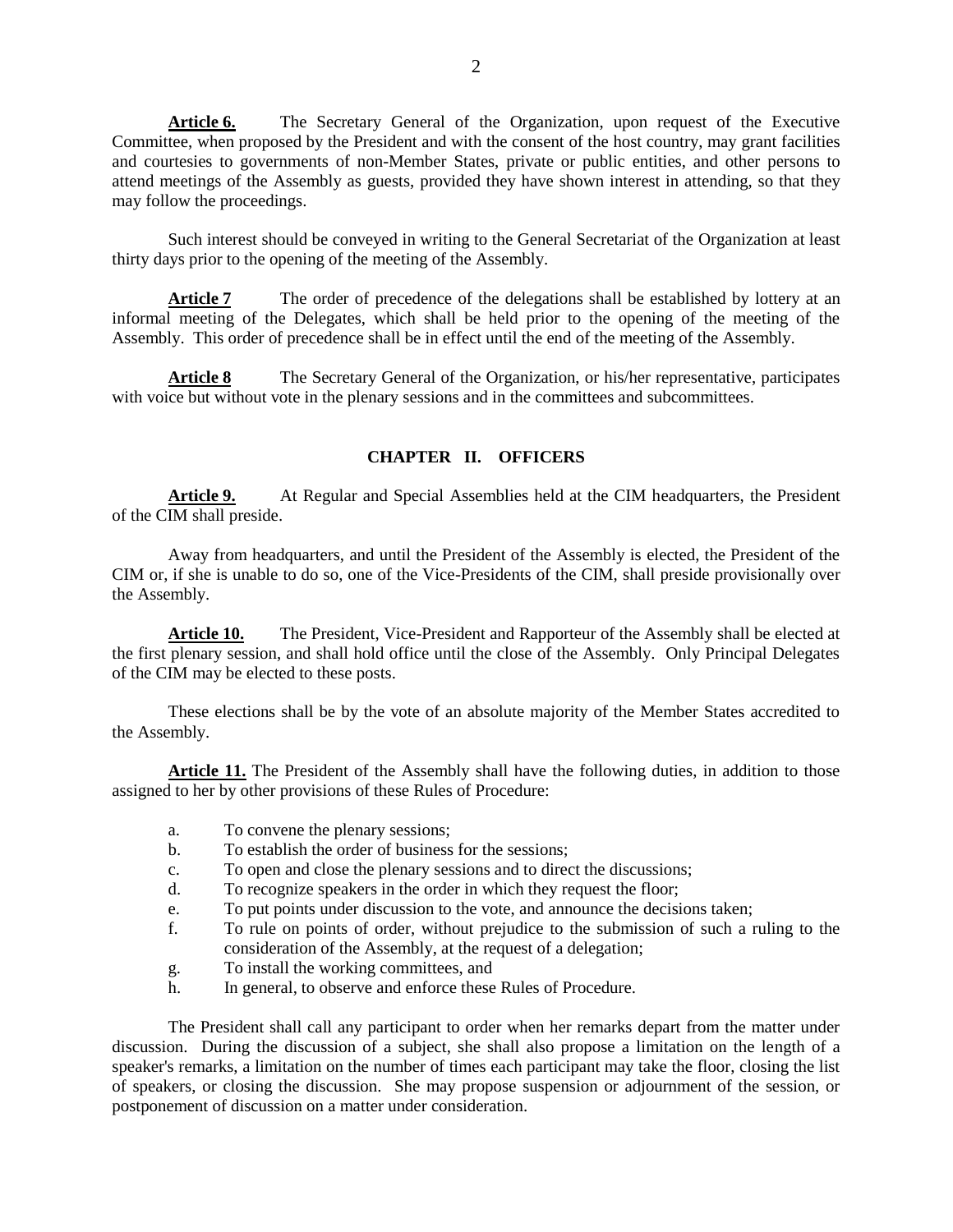**Article 12.** In the performance of her duties, the President is subject to the authority of the Assembly.

**Article 13.** The President of the Assembly, or the Vice-President acting as President, shall not participate in the voting at plenary sessions, but shall designate another member of her/his delegation to vote as the representative of her/his country.

Nor shall she, as President, participate in the discussion of the substance of a matter.

**Article 14.** The Vice-President of the Assembly shall replace the President when the latter considers it necessary to be absent for all or part of the session, or when she requests such replacement for any other reason. The Vice-President of the Assembly shall have the same functions and duties as the President.

Article 15. If the officers of the Assembly should be absent or unable to serve, the Assembly shall be presided over by the Presidents of the Committees, following the numerical order of the Committees.

### **CHAPTER III. SECRETARIAT OF THE ASSEMBLY**

**Article 16.** The Executive Secretary of the CIM shall serve as Technical Secretary of the Assembly and as supervisor of the secretariat services for the Assembly.

Article 17. It shall be the responsibility of the government of the host country of the Assembly to appoint a Coordinator of the services that it will provide under the agreement between that government and the General Secretariat of the Organization.

**Article 18.** The Secretary General of the Organization shall appoint a staff member of the General Secretariat to serve as coordinator of the Secretariat services of the Assembly. The appointment shall be made with the consent of the government of the host country in the case of Assemblies held away from headquarters.

**Article 19** The Technical Secretary shall advise the President of the Assembly on all technical matters dealt with at the meeting, including the following duties:

- a) To supervise the work of the officials and staff assigned to the Assembly;
- b) To submit the credentials of the delegations to the Committee on Credentials;
- c) To publish and distribute the official list of participants, both of the delegations and of the observers and special guests;
- d) To receive the official correspondence addressed to the Assembly, immediately to consult the President, and to answer it according to her instructions;
- e) To direct the preparation of the minutes and distribution of them to the participants;
- f) To prepare, in accordance with instructions of the President of the Assembly, the draft order of business, and upon its approval, to distribute it to the participants;
- g) To distribute the documents of the Assembly twenty-four hours prior to their consideration;
- h) To manage the documents, maintain them in proper form, and at the close of the meeting of the Assembly, send them to the General Secretariat;
- i) To serve as liaison between the various delegations, and between the host country and the delegations, in matters relating to the Assembly; and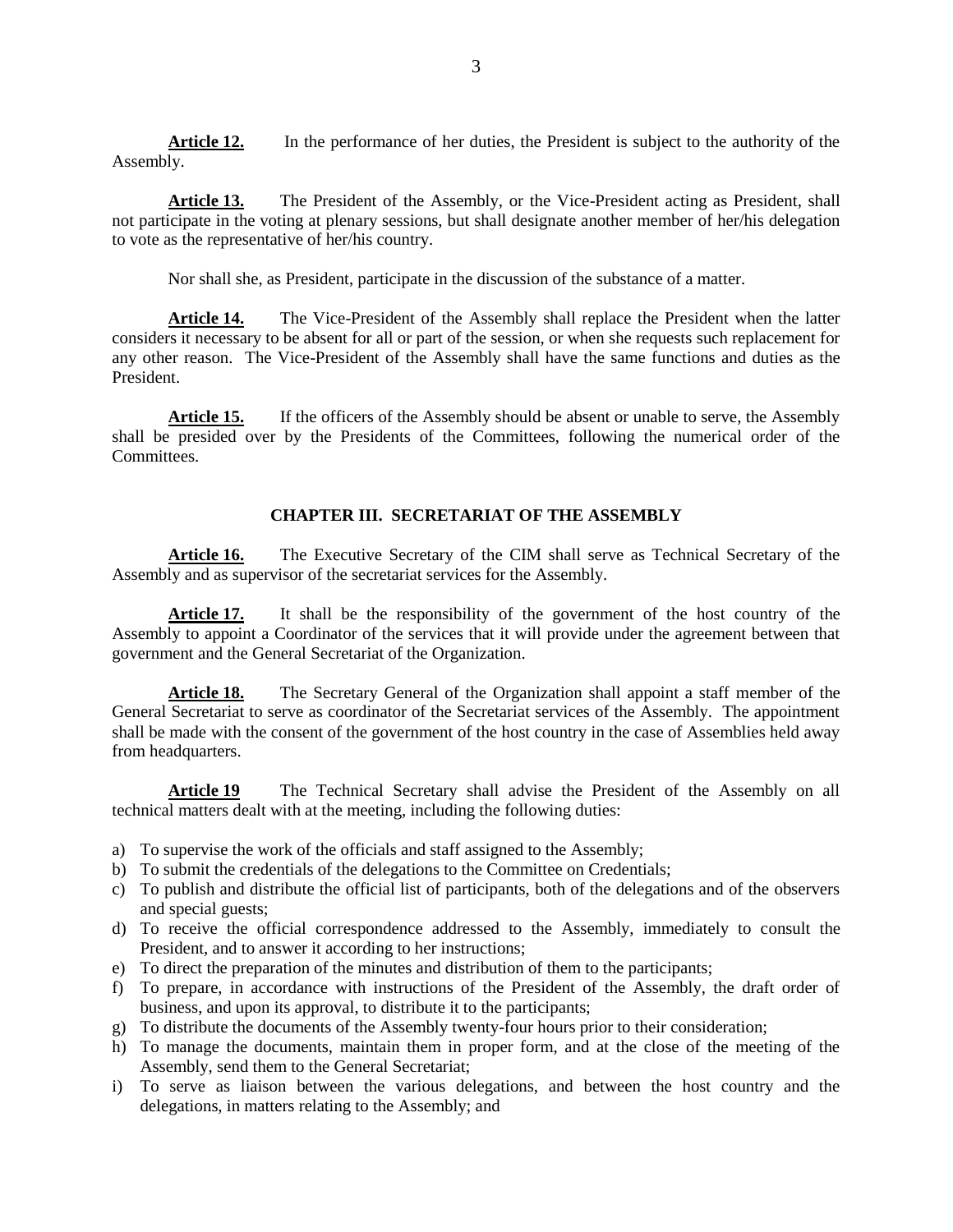j) To perform any other functions assigned by these Rules of Procedure, the Assembly, or its President, with reference to the work of the Assembly.

**Article 20.** The Secretary General of the Organization shall furnish to the Assembly such specialized, technical and administrative personnel as may be necessary, in accordance with the funds approved for that purpose.

#### **CHAPTER IV. AGENDA**

**Article 21.** Taking into account the topics proposed by the Member States and the preliminary draft prepared by the Executive Secretariat of the CIM, the Executive Committee shall prepare a draft agenda for each meeting of the Assembly and submit it to the Delegates for consideration at least three months before the opening of the meeting of the Assembly, setting a deadline of thirty days for them to present their observations.

On the basis of these observations, the Executive Committee shall prepare the definitive draft agenda, present it to the Member States forty-five days before the opening of the meeting of the Assembly, and send it to the President of the Permanent Council of the Organization for her/his information.

**Article 22.** The draft agenda shall be considered by the Assembly at its first plenary session. After the agenda has been adopted, it may be changed only by the vote of two thirds of the Delegates accredited to the Assembly.

Article 23. The agenda of the regular meeting of the Assembly must include the following topics:

- a) Consideration of the report of the President and the Executive Secretariat of the CIM, and of the national reports prepared by the CIM Delegates;
- b) Election of the President and a maximum of three Vice-Presidents of the CIM;
- c) Election of the five member states that will form the Executive Committee;
- d) Adoption of a triennial program of work;
- e) Determination of the place and date of the next regular meeting of the Assembly.

### **CHAPTER V. SESSIONS**

**Article 24.** The Assembly shall hold an inaugural session, such plenary sessions as may be necessary, and a closing session.

**Article 25.** Prior to the inaugural session the President of the CIM shall meet informally with the Principal Delegates or their Alternates to coordinate the aspects of organization of the work of the Assembly.

**Article 26.** Plenary sessions and sessions of the Committees shall be open. However, at the proposal of the President of the Assembly or any Delegate, these sessions may begin as closed and, when the reasons of the proponent have been heard if it is so agreed, they may continue in that form.

Sessions of the Committee on Credentials and any Sub-Committees and Working Groups shall be closed, unless they determine otherwise.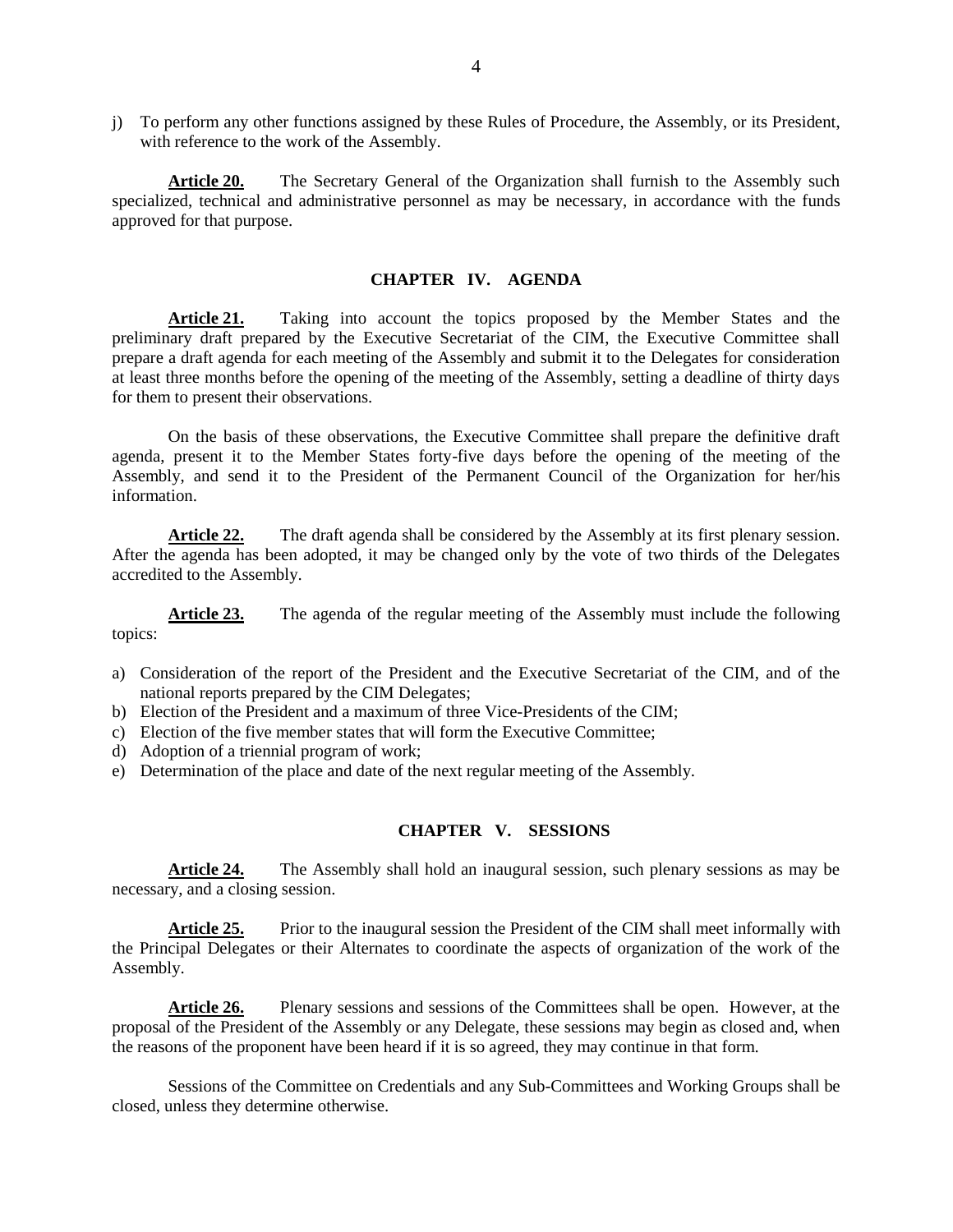Article 27. Other than the delegations accredited to the Assembly, only the Secretariat personnel expressly authorized in each case by the President of the respective group may be present at closed sessions.

The Permanent Observers to the OAS or their Alternates may attend closed sessions when invited by the respective President.

Article 28. Every decision taken by the Assembly at a closed session shall be announced at a future open session.

Article 29. No session may be held unless the place and time have been publicly announced sufficiently in advance, except by the unanimous agreement of the delegations of the Member States.

**Article 30** The President of the CIM shall preside over the inaugural session. The Head of State of the host country, if she/he so desires, or their representative, may address the inaugural session. The President of the CIM and the Delegate of the host country shall speak at this session.

Article 31. The first plenary session shall be held as soon as possible after the inauguration of the Assembly. This session, as the first order of business, shall elect the officers of the Assembly and establish the Coordinating Committee, the Committee on Credentials and any other Committees, Sub-Committees or Working Groups deemed necessary. Immediately afterwards, the President of the Assembly shall install each of the Committees, Sub-Committees and Working Groups, which shall elect their respective officers.

### **CHAPTER VI. COMMITTEES**

**Article 32.** The Coordinating Committee shall be composed of the President of the CIM, the President and Vice-President of the Assembly and the Presidents of any other Committees established.

Its purpose shall be to settle any difficulties that may arise with regard to the work of the Assembly, and to suggest pertinent solutions to the Committees or to the plenary session.

To ensure smooth running of the Assembly, the Coordinating Committee shall coordinate the work of the Committees and shall be responsible for revising the documents of the Assembly. When deemed advisable, the Coordinating Committee shall invite the Technical Secretary of the Assembly to its meetings. The President of the Assembly shall convoke the Coordinating Committee whenever she considers it advisable.

Article 33. The Assembly shall establish the Committees that it deems advisable to consider the various topics of the agenda.

Article 34. The Committees may be composed of all the delegations of the Member States.

**Article 35.** Each Committee shall elect a President, a Vice-President, and a Rapporteur from among the Delegates in attendance

**Article 36.** The purpose of a Committee shall be to study the topics assigned to it by the Assembly and to present to the plenary session a report on the discussions held, drafts considered, and recommendations made to the plenary session. The report must be presented to the plenary session by the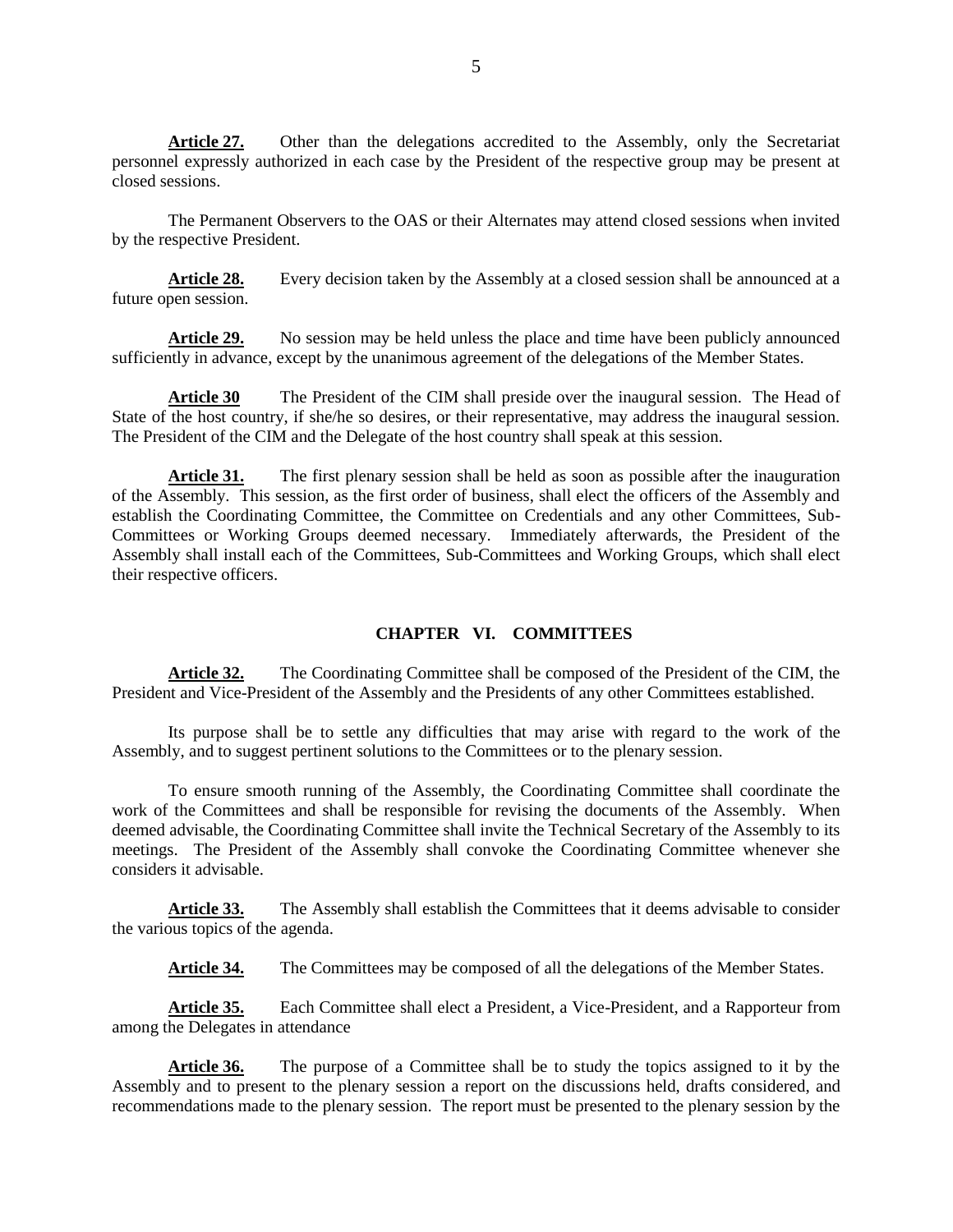Rapporteur and, whenever possible, shall be published and distributed to the delegations prior to the plenary session in which it is to be presented. The plenary session shall take cognizance of the document containing the report and shall consider the drafts recommended therein.

**Article 37.** Each Committee may delegate to its President the power to form Sub-Committees and Working Groups, established to ensure that the various opinions expressed on the different topics are represented. Each Sub-Committee and Working Group shall elect a person to serve as President, who will present the report to the respective Committee.

**Article 38.** Each Committee, Sub-Committee and Working Group may establish such Drafting Committees as it considers necessary. The President of the Drafting Committee shall present its conclusions and recommendations to the body that established it.

Article 39. Delegations that do not form part of a subcommittee working or drafting group shall have the right to participate in their sessions with voice, but without vote. The groups should set limits for interventions by same.

Article 40. There shall be a Committee on Credentials composed of three delegations elected at the first plenary session. It shall examine the credentials of the delegations, and shall submit the corresponding report to the Assembly at the second plenary session.

### **CHAPTER VII. DISCUSSIONS AND PROCEDURE**

**Article 41.** The official languages of the Assembly shall be English, French, Portuguese, and Spanish.

Article 42. Simultaneous interpretation will be made available during the plenary sessions in the four official languages and during the Committee, Sub-Committee and Working Group sessions, interpretation will be in English and Spanish.

**Article 43.** Draft resolutions, recommendations and declarations and the pertinent amendments thereto, as well as the decisions of the Assembly, shall be published in the official languages.

The Final Act of the Assembly shall be published in the official languages.

**Article 44.** An absolute majority of the Member States duly accredited to the Assembly shall constitute a quorum for plenary sessions. In the Committees, Sub-Committees, and Working Groups, a quorum shall consist of one third of the delegations comprising those bodies.

Nevertheless, in order for a vote to be taken, at least two thirds of those delegations must be present at the session or meeting concerned.

**Article 45.** The President of the Assembly or Committee, Sub-Committee or Working Group session shall grant the floor in the order in which it is requested. No one may speak until recognized.

The President of the Assembly or Committee, Sub-Committee or Working Group session may call any delegation to order when its remarks depart from the subject under discussion.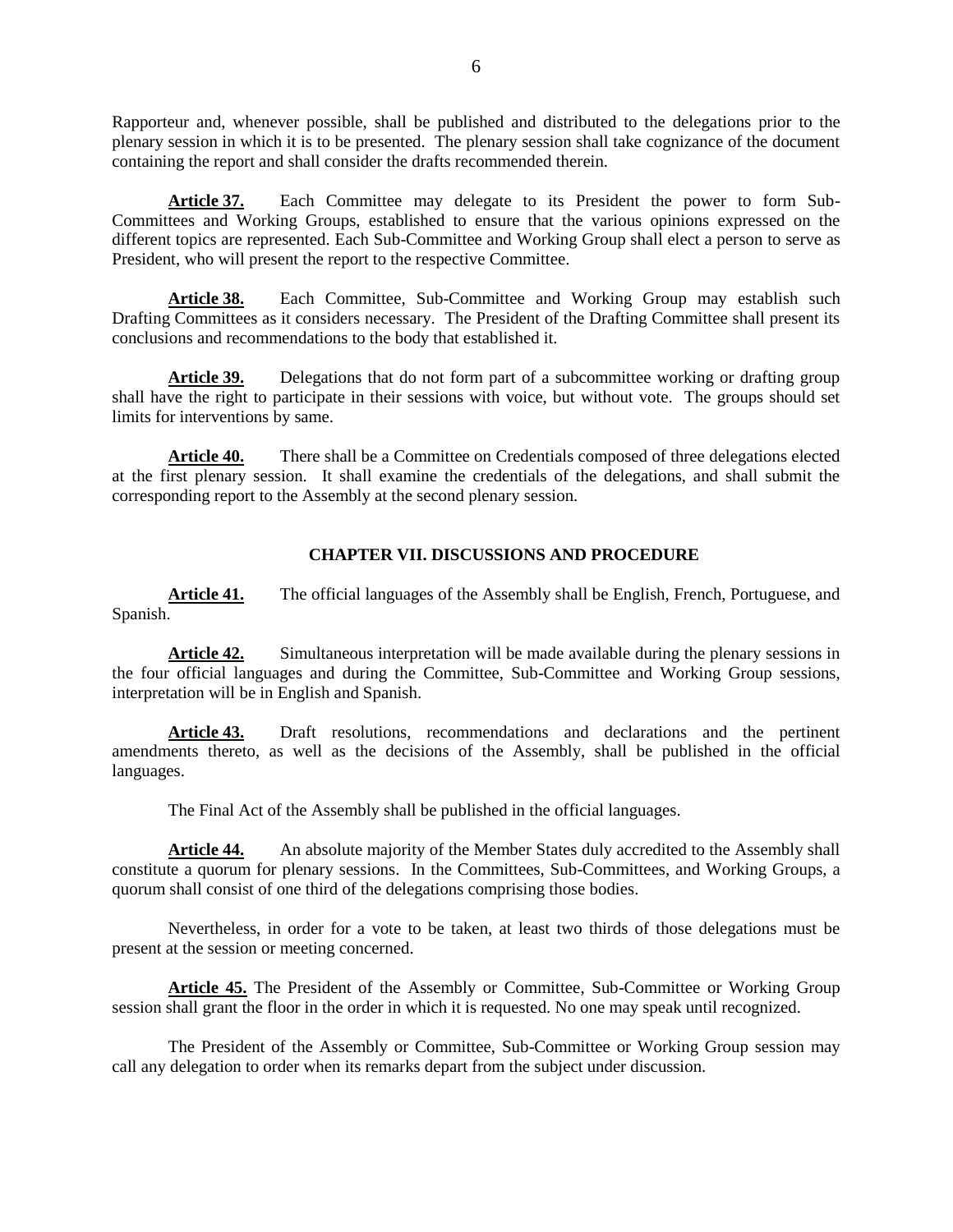**Article 46.** Proposals shall be presented in writing to the Secretariat, and may not be discussed until twenty-four hours after they have been distributed to the delegations.

Nevertheless, the Assembly may, by a vote of two thirds of the duly accredited delegations, authorize discussion in its plenary sessions of a proposal that has not been distributed on time. In each case, the proposing delegation shall indicate the Committee that, in its opinion, should study the proposal, unless such proposal concerns matters that should be discussed only in the plenary sessions.

Article 47. During the consideration of a proposal, a motion may be made to amend it.

A motion shall be considered to be an amendment to a proposal only when it adds to or eliminates something from that proposal or changes part of it. A motion that would totally replace the original proposal or that is not directly related to it shall not be considered to be an amendment.

**Article 48.** A proposal or an amendment may be withdrawn by its proponent before it has been put to a vote. Any delegation may present again a proposal that has been withdrawn.

**Article 49.** A motion to reconsider a decision taken by the Assembly, a Committee, Sub-Committee or Working Group shall require approval by a two-third vote of the delegations comprising these bodies.

Article 50. Reports of the Rapporteurs should be submitted to the Technical Secretariat of the Assembly duly in advance for their translation and presentation to the respective plenary session.

Article 51. During the discussion of a matter, any delegation may raise a point of order regarding the application of these Rules of Procedure, which shall be decided upon immediately by the President of the Assembly or Committee, Sub-Committee or Working Group**.** While raising a point of order, a delegation may not address the substance of the matter under discussion.

The decision of the President of the Assembly or Committee, Sub-Committee or Working Group may be appealed to the Assembly. The appeal shall be put to a vote immediately and shall be declared approved if favored by a two-thirds vote of the duly accredited delegations.

**Article 52.** The President of the Assembly or Committee, Sub-Committee or Working Group or any delegation may request that the debate be suspended. Only two representatives may speak in favor of, and two against, a motion to suspend the debate. It shall then be put to a vote immediately and shall be declared approved if favored by a two-thirds vote of the participating delegations.

**Article 53.** The President of the Assembly or Committee, Sub-Committee or Working Group or any delegation, when she or it considers that a topic has been sufficiently discussed, may propose that the debate be closed.

This motion may be opposed by two delegations, after which it shall be declared approved if favored by a two-thirds vote of the participating delegations.

**Article 54.** During the discussion of any topic, the President of the Assembly or Committee, Sub-Committee or Working Group or any delegation may propose that the meeting be suspended or adjourned**.** 

Such a motion shall be put to a vote immediately without discussion**,** and it shall be declared approved if favored by a two-thirds vote of the participating delegations.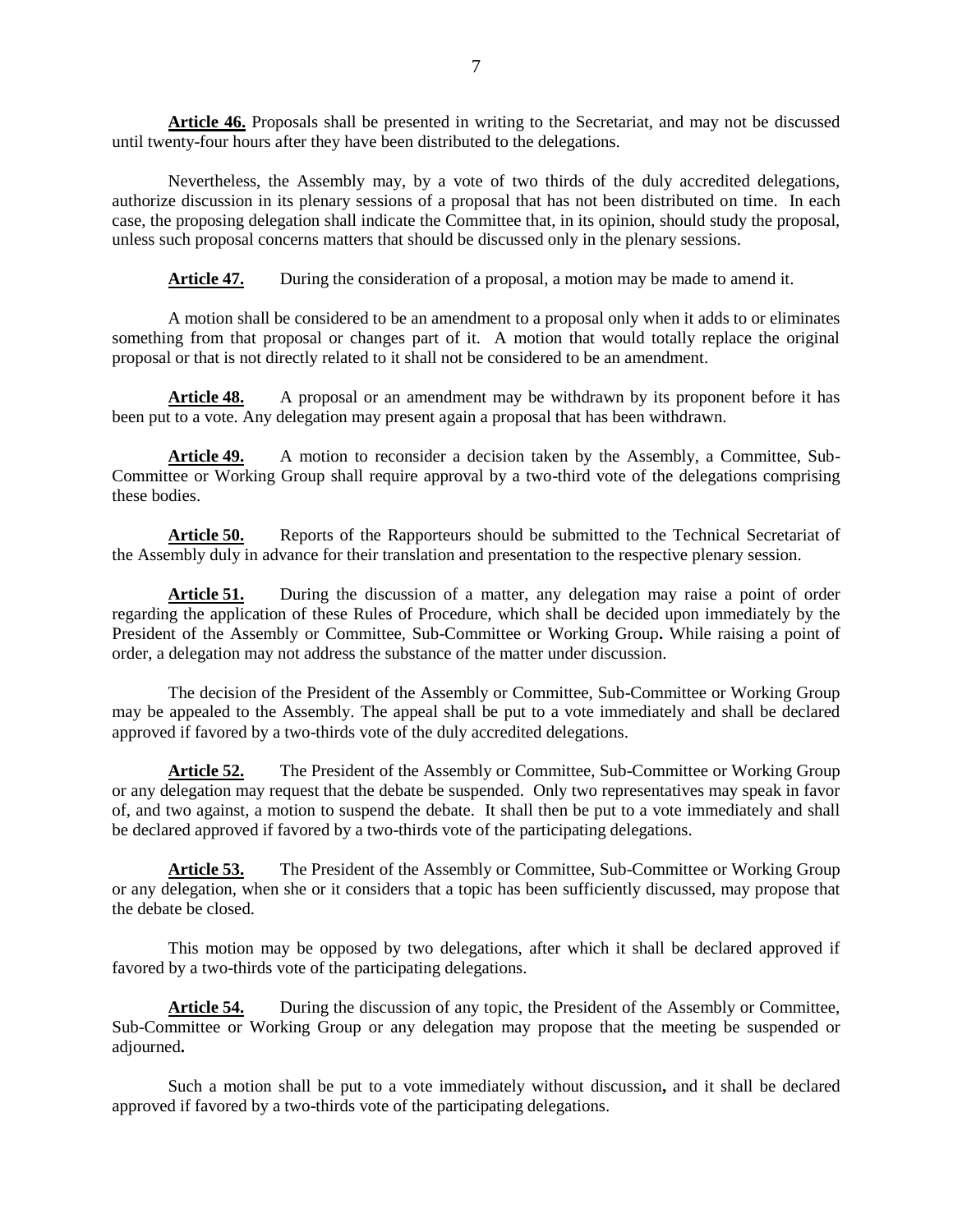**Article 55.** Except as provided in Article 52, the following motions shall have precedence, in the order set forth below, over all other proposals or motions**:**

- a) Suspension of the Session;
- b) Adjournment of the Session;
- c) Suspension of debate on the topic under consideration;
- d) Close of debate on the topic under consideration.

**Article 56.** The provisions regarding discussions and procedure contained in this chapter shall govern the plenary sessions and the meetings of the Committees, Sub-Committees, and Working Groups.

#### **CHAPTER VIII. VOTING**

**Article 57.** As stipulated in Article 11 of the Statute, each delegation shall have the right to one vote. The right to vote does not imply an obligation to vote.

Only the Principal Delegates or their Alternates duly accredited to the Assembly shall have the right to vote.

**Article 58.** Decisions of the Assembly shall be adopted by the affirmative vote of an absolute majority of the delegations accredited to the Assembly.

**Article 59.** In the Committees, Sub-Committees and Working Groups, decisions shall be taken by a simple majority.

Article 60. There shall be a secret vote only in the cases and in the form stipulated in the Regulations of the CIM and in the present Rules of Procedure. For the purposes of these Rules of Procedure, the expression "absolute majority" means more than half the votes of all the members of each deliberative body, and the expression "simple majority" means more than half of those present.

Article 61. Proposals on which there is a tie vote shall be considered rejected.

**Article 62.** After the discussion is closed, the proposals presented, together with any amendments thereto, shall be put to the vote immediately. Proposals shall be voted upon in the order in which they were presented, unless the respective body decides otherwise.

Article 63. Voting shall be conducted by a show of hands, but any Delegate may request a roll-call vote, which shall be taken beginning with the delegation of the country whose name is drawn by lottery by the President and continuing in the order of precedence of the delegations. No Delegate may interrupt the voting except for a point of order regarding the manner in which the voting is being conducted. The voting shall conclude with an announcement of the results by the President.

Article 64. If there are any doubts regarding the result of the vote after it is announced, any delegation may immediately request that the balloting be repeated. The new vote shall be taken with the same delegations that took part in the vote in question. Delegations that did not take part in the previous balloting may not do so in the subsequent one.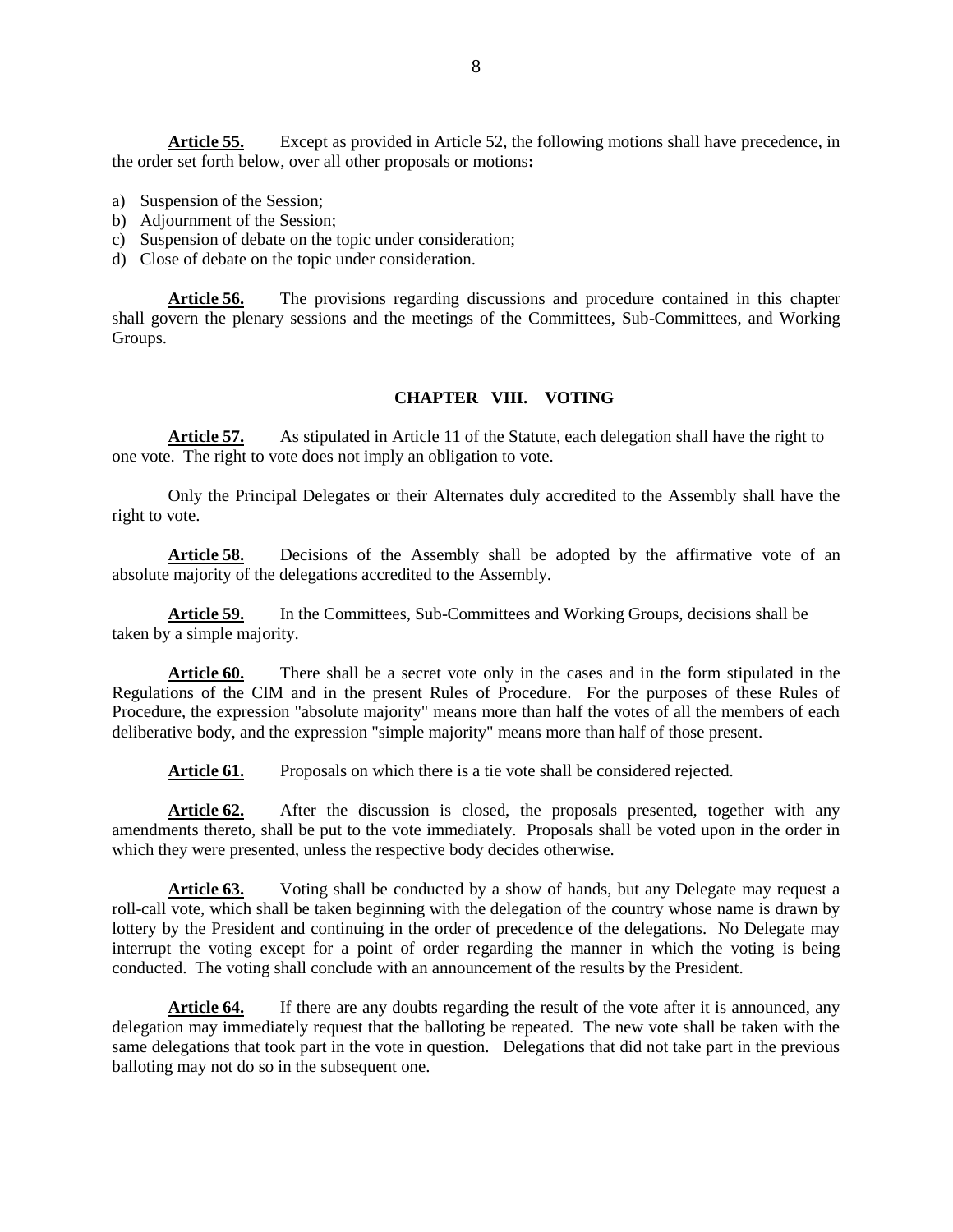**Article 65.** Amendments shall be discussed before voting on the proposal to be amended. When two or more amendments to a proposal are submitted, they shall be considered in the order in which they were presented.

**Article 66.** When adoption of one amendment necessarily implies exclusion of another, the latter shall not be put to the vote. If one or more of the amendments are adopted, the proposal shall be put to the vote in the form in which it has been amended.

Article 67. When any delegation so requests, proposals or amendments shall be voted on by parts. If a delegation opposes such a request, the respective body shall decide on the objection. It shall be put to the vote, the majority required for approval being that indicated in Articles 59 or 60 of these Rules of Procedure, as the case may be. If voting by parts is accepted, the various parts of the proposal or amendment that are accepted shall be put to the vote as a whole. When all the operative parts of a proposal or amendment have been rejected, the proposal shall be deemed to have been rejected in its entirety.

**Article 68.** The President may allow the delegations to explain their votes, either before or after the balloting, and may limit the duration of these explanations.

### **CHAPTER IX. ELECTIONS**

**Article 69.** The President and Vice-Presidents of the CIM and the Member States that are to make up the Executive Committee shall be elected by secret ballot.

Article 70. When only one candidate is to be elected, and no such candidate receives an absolute majority on the first ballot, a second ballot shall be taken, or a third, if necessary. These ballots shall be restricted to the two candidates receiving the highest number of votes.

If after the third ballot, neither of the two Member States has received an absolute majority, the balloting shall be suspended for a period of not more that twenty-four hours. When the balloting is resumed, up to two more ballots shall be taken. If neither of the two Member States receives an absolute majority, the election process indicated in the present article shall begin again, within twenty-four hours, with the Member States presented.

**Article 71.** When it is necessary to fill two or more elective posts at the same time and under the same conditions, the Member States receiving an absolute majority on the first ballot shall be declared elected. If it has not been possible to fill all the vacancies on the first ballot, and it is necessary to take a second, the vote shall be between those Member States that received the highest number of votes on the first ballot, in such way that the number of Member States shall not exceed twice the number of posts that remain to be filled, however, after a third inconclusive ballot, any other Member State may be voted for until the vacancies are filled.

**Article 72.** In the event of a tie between two or more Member States, as the case may be, that have received at least an absolute majority, and when the number of posts to be filled is less that the number of Member States receiving the same number of votes, another ballot shall be taken. If the tie is not broken by the second ballot, the election shall be decided by lottery.